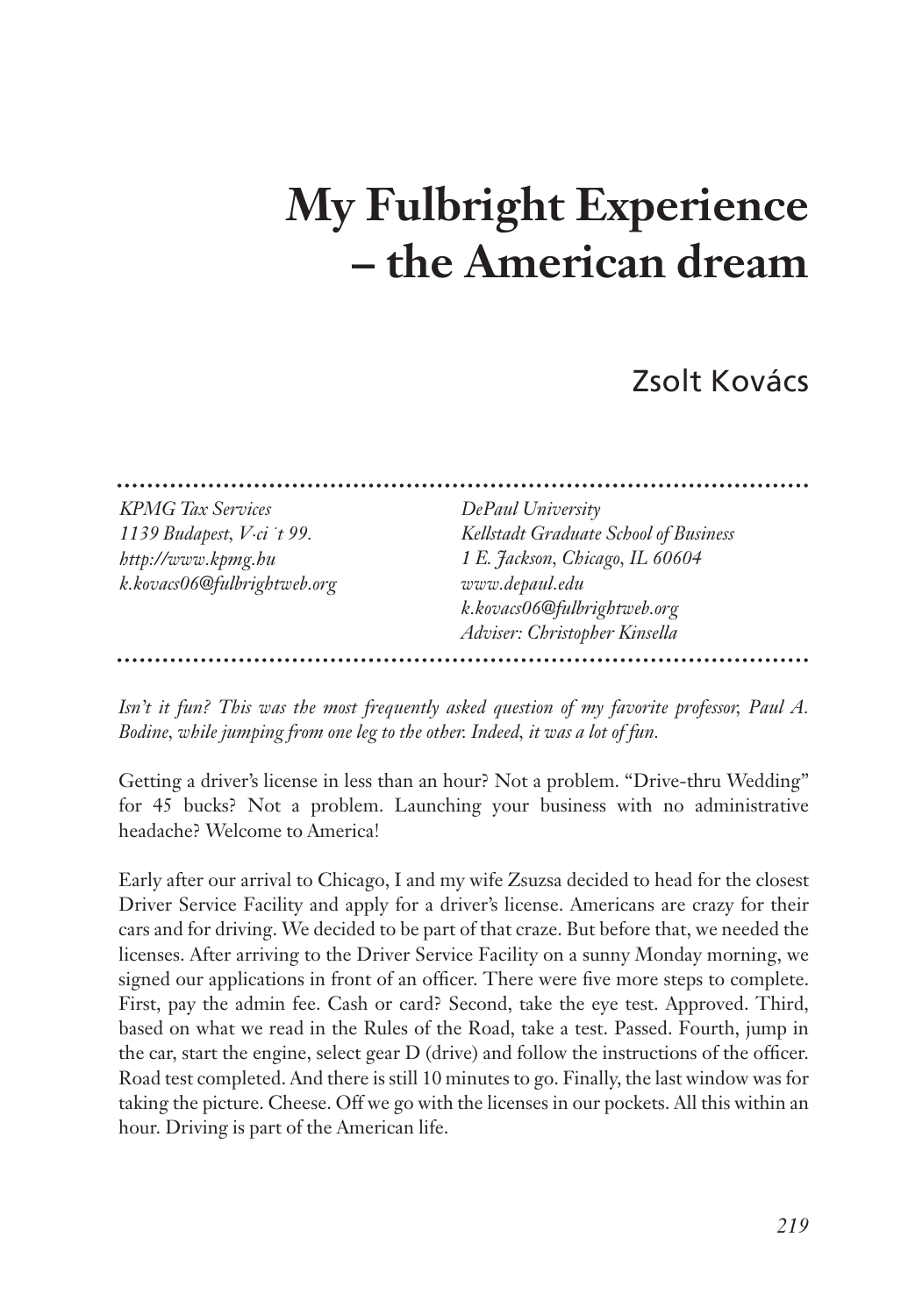Our stay in the US was a memorable one. Among many other things we enjoyed, there are nuances that make life livable and friendly. In this paper I am collecting some of these nuances which build up my Fulbright experience. It is not that life is difficult here or easy there, it is more about the approach of people that makes a difference. And people make things work.

### *1. Curriculum in School*

The very next day of my arrival to the US, I immediately started the Full-time Masters of Business Administration (MBA) program at DePaul University in Chicago. Besides being a full-time graduate student, I also started working for the Economics Department of the university as a graduate assistant ten hours a week. This helped to reduce the tuition bill significantly. I really thank the university for this opportunity. As a graduate assistant I was assigned to three professors, two of whom were conducting a research on Central and Eastern European market adjustment and convergence issues. My responsibilities as a graduate assistant included involvement in and contribution to the research. I was in contact also with the Hungarian Statistical Office (KSH) from Chicago. Apart from that, I graded assignments of both graduate and undergraduate students.

Concerning my studies, I was on the fast track of finishing the program within four quarters (Summer and Fall 2006; Winter and Spring 2007). The courses I took during the first three quarters formed the foundation of graduate management studies and were offered in a lock step format. I started with a mathematical and statistical course (Applied Quantitative Analysis) and a core management course (Managing Effective and Ethical Organizational Behavior). These courses provided me with the basic skills and theory required for the effective completion of future courses. In the Fall quarter, besides working parttime for the Economics Department, I undertook five classes. These courses heavily built on the first two and offered the knowledge required for managers of any organization, including the principles of human resources management, financial accounting and management of information systems. All these provided me with essential skills to manage and lead any business or organization in the future. In the Winter quarter the courses I enrolled in built on the previous material and elaborated on the various areas of businesses and other entities (Decision Making in Marketing, Operations Management, Management Accounting, Decision Making in Economics). Despite being on the fast track and working for the university in parallel, I completed most of the courses with highest distinction, and the professors I did research for found my contribution extremely useful. Thanks for the help from the statistical offices. By completing the fourth quarter (Spring 2007) of the program, I became equipped with all the skills, theoretical background and practical knowledge that such a graduate program could offer; and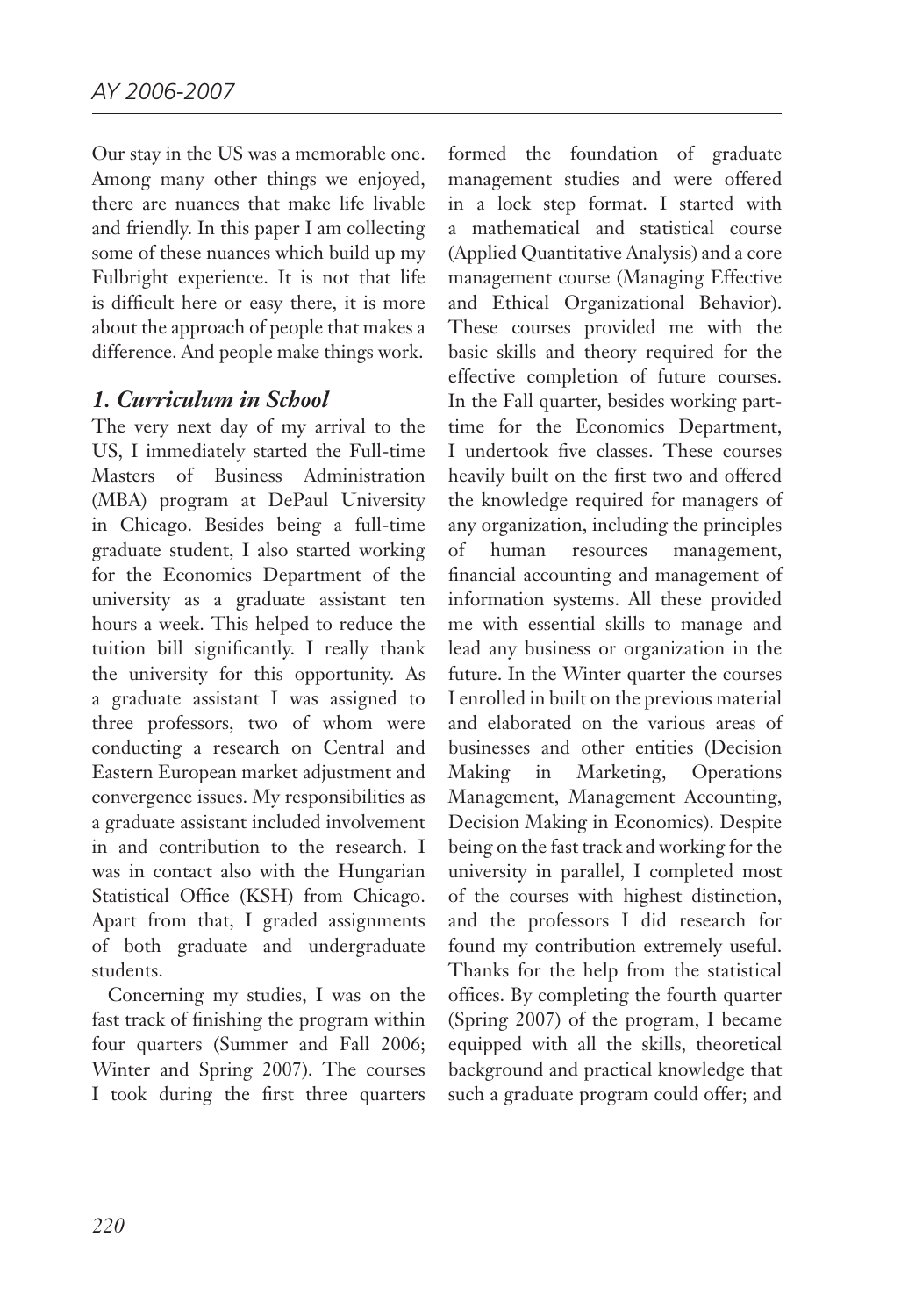

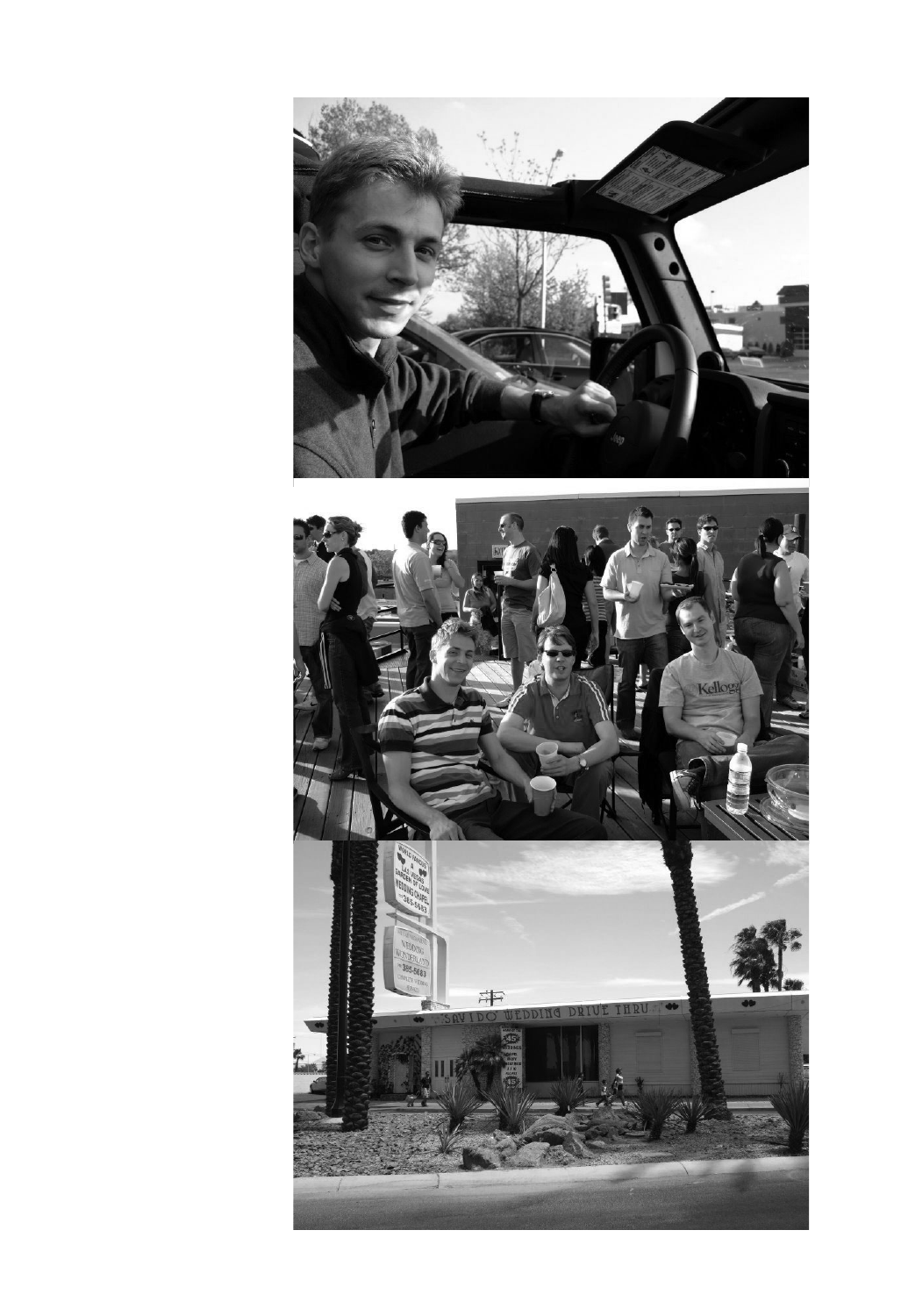thus, I become ready to contribute to the management of any organization in Hungary upon my return.

Besides the academic and work assignments, I lived an active student life. I was a participating member of the MBA Association at the university and helped to organize a wine tasting event to bring together current students and the alumni. I also had interest in charity events, which are very popular in the States (Junior Achievement for teaching grammar school kids). The Fulbright Program also offered a great opportunity to meet and interact with a variety of people on an individual as well as on a community basis. I was also an active contributor to the social life of the university and to the Fulbright community in our area. I spent a lot of time with my classmates working on school related projects, while I also had time for intense social life. In my opinion, one of the key elements of the Fulbright Program is that it offers opportunities to meet and work with both American and international people enabling the sharing of professional and creative insights as well as daily life experiences.

#### *2. Experience from School*

Isn't it fun? This was the most frequently asked question of my favorite professor, Paul A. Bodine, while jumping from one leg to the other. Indeed, it was a lot of fun.

The classroom experience was worth the money. I would not have believed it before I did it. In part it must be attributable to my background. I am a lawyer, and I have

not studied management and business related issues before. But in part it is also the way the experience was delivered to us. Professors were great and experienced. Professors were excellent communicators. Lectures were interactive. And students were part of the classroom experience. We prepared for classes in advance, read the book and articles before the class. In class we were elaborating on the subject we read, discussed some areas of the material, and shared our experience from work. Most of the classes had a consultative nature. Not only professors had real life experience, but they also invited practitioners such as entrepreneurs, senior mangers and executives of various organizations. They all brought in their special story. Theory and experience was combined in a unique way.

Walgreens is one of the biggest and fastest growing pharmacy chains in the US. In a marketing class we worked on a project for the company and delivered our findings to board members and high ranked executives of the company. In preparation for the project, we visited different Walgreens stores, interviewed shop managers, conducted market research in form of surveys and so on. We spent several days working in our team, analyzing data and putting together ideas. We were using theory we learnt in class and read in the books. We were working like a marketing team of the company. And we were excited. We felt the pressure. We knew that there will be practitioners listening to our findings at the end. And it worked.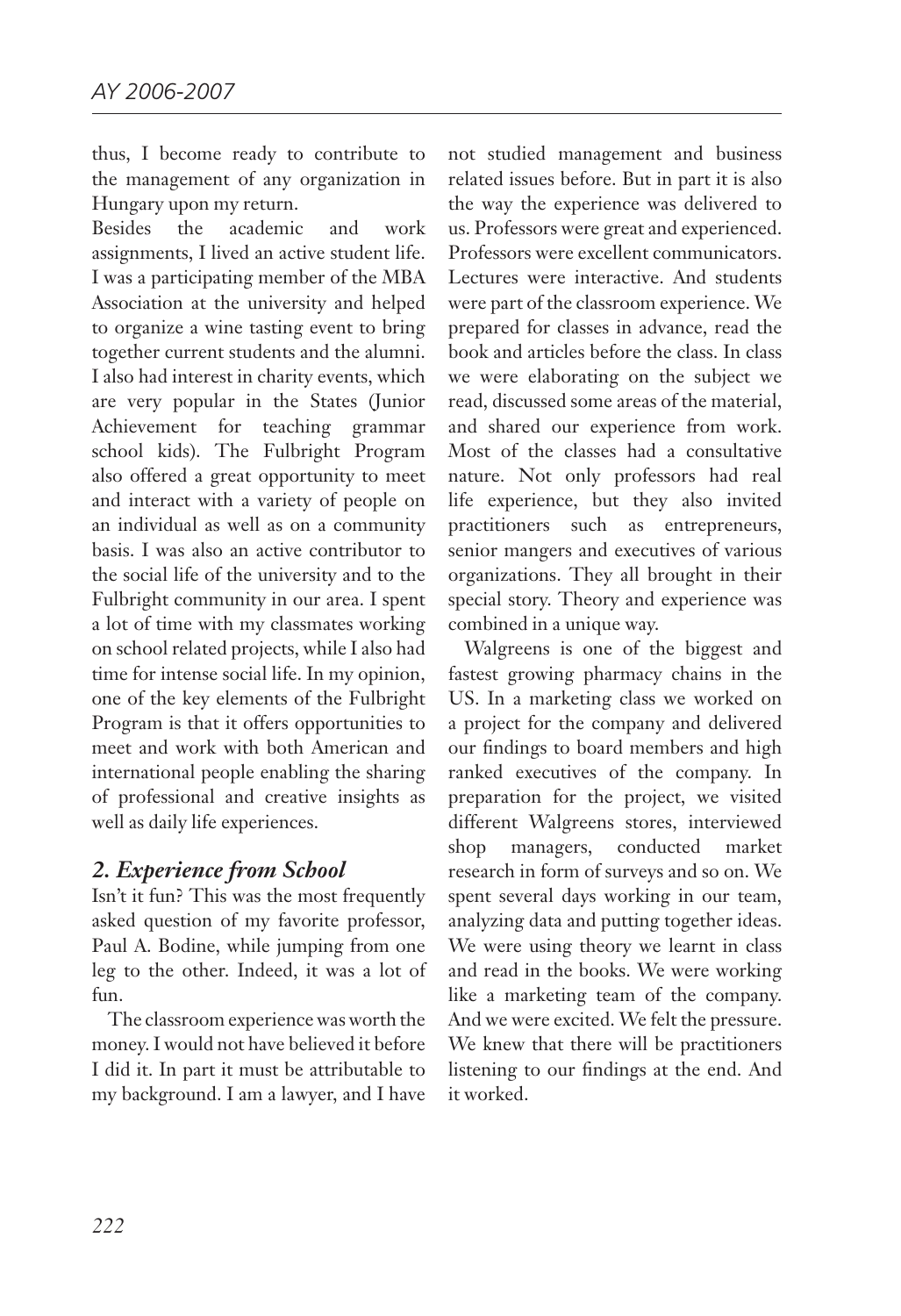Everyone had ideas. And everyone dared to speak about their ideas. It is especially true for the class room. Every professor started with a statement that there is no stupid question. Anything was up for discussion. Discussing a question can open another insight also for those, who think they know the answer to that particular question. Questions are a way of learning and better understanding how things work. Questions can show the way to results. This is something most people were aware of.

#### *3. Some More Experience*

In America, there is a rule for everything. It is guaranteed that wherever you watch you will find a sign saying: "not allowed to…", "not permitted to…", "unlawful to…". What is more surprising, people follow these rules. There are rules for parking a car. Most international students got parking tickets for not following all the parking rules. You better park within 12 inches from the curb. Park exactly parallel with the curb. Vehicles must be parked in the direction in which the traffic is moving. Otherwise expect a parking